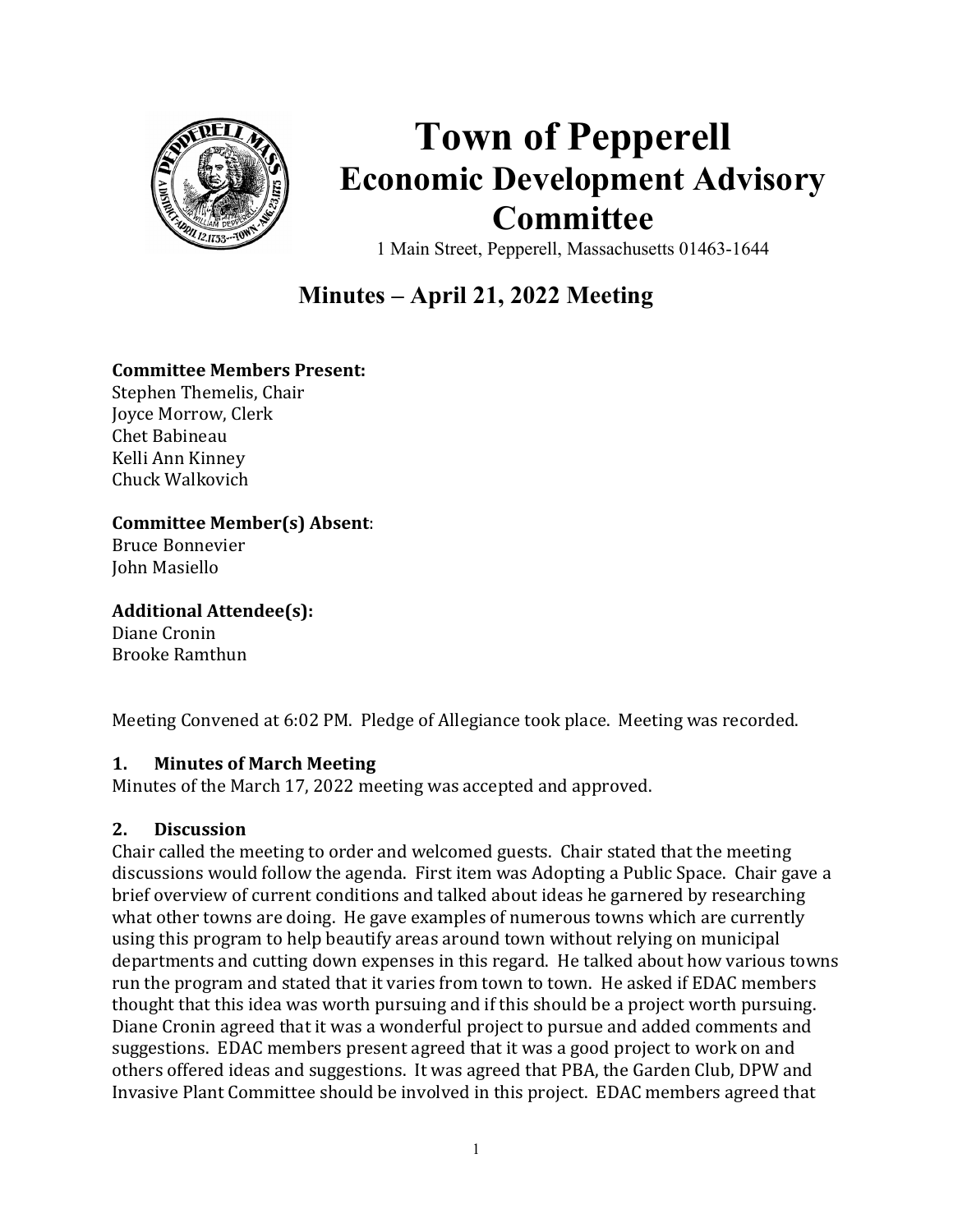conformity of signs is important and that the Town should pay for that. Project could be advertised on social media, local newspapers, and other forms of media exposure as an incentive for participation by local landscapers, businesses, etc. Process could be first come first serve. Intent is to make the process straight forward and easy to maintain. Guest Brooke Ramthum mentioned that North Middlesex School District and local schools are currently working on this. They are calling it "Adopt a Spot" areas around Varnum Brook and Nissittissit. She agreed to provide a contact for this program so that EDAC Clerk can follow up and discuss. Brooke was aware of this because it has been coming out in the School District newspaper. Chair asked for consensus to move forward with this project. EDAC members agreed to move forward.

Chair then started discussion on the next agenda item: Wayfinding. Diane Cronin summarized the Wayfinding work she initiated in her role on the Historical Committee and talked about what has been completed to date. She gave a brief overview of how and when the program started. Approximately eight signs were purchased and placed around time. There are several blank signs being stored at the PFC. She gave details on the signs and how they can be changed as/is necessary. She mentioned that the blank signs were currently waiting on some work to be conducted by DPW, one of which was work to be done at the Rotary. She mentioned that the Historical Commission was working with a graphic designer to create signage for the historical areas of town. These signs are double sided. Discussions involve integrating these signs with other groups and/or town assets to promote other vital assets that we have in Town. She also talked about the kiosks, what they contain, how information can be changed as needed, and future thoughts for ideas to promote more interest in Pepperell and keep people interested in seeing what the Town offers. Diane mentioned how QR codes could be used for information in the Kiosk. All of this, however, needs to have someone responsible for changing/updating the information as well as canvassing more sponsors to market the various places and services currently available in Pepperell. Problem is getting someone to be responsible for maintaining and growing this form for asset promotion.

Ms. Ramthum mentioned that NMRSD had sent around a flyer regarding the Adopt a Space initiative the schools were attempting to put into action to help beautify and maintain the grounds around the various local schools. She agreed to send the Clerk the contact information for the individual at NMRSD who was coordinating this project. It was agreed that it would be beneficial to collaborate on all fronts to get this program up and running successfully.

Chair thanked guests for their interest and input of ideas and suggestions. Chair asked if there were any more items for discussion. There were none. Chair thanked outside attendees for participating in the meeting; and thanked Clerk for keeping things afloat.

Chair mentioned that Civic Engagement Night was at 7:00 PM and that EDAC member Chuck Walkovich was a candidate for Selectboard. Therefore, the EDAC meeting would end to allow Chuck and others to call into CEN. Chair then asked for a Motion to Adjourn.